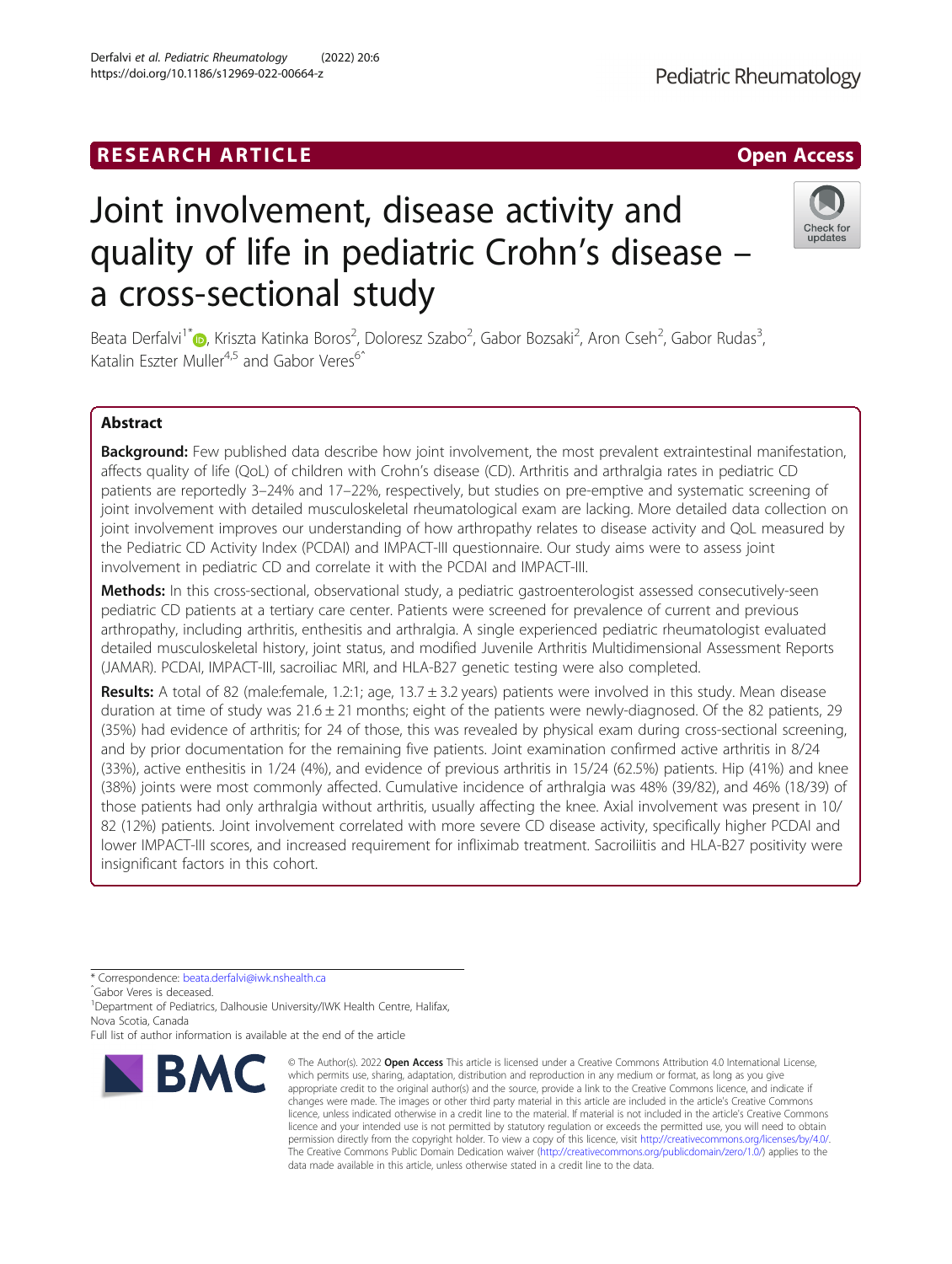**Conclusions:** When a rheumatologist performed the assessment, joint involvement in pediatric CD was more prevalent than previously reported, in this cross-sectional study. Arthritis was associated with more severe CD disease activity and lower QoL.

Keywords: Pediatric Crohn's disease, Joint involvement, Quality of life, Arthritis, Arthralgia, Pediatric Crohn's disease activity index

# Background

Inflammatory bowel disease (IBD), a chronic relapsing inflammatory condition of the gut, has two major subtypes: Crohn's disease (CD) and ulcerative colitis (UC). CD presents not only with the typical transmural, ulcerating, granulomatous lesions of the entire bowel, but with inflammation in various other organs. Different extraintestinal manifestations (EIMs) might be present in the mouth, skin, eyes, musculoskeletal or hepatobiliary systems, pancreas and, more rarely, the neurological, pulmonary or cardiovascular systems [[1\]](#page-7-0).

Onset of CD occurs in childhood in up to 20% of cases, and researchers describe this early start as a risk factor for severe disease  $[2-4]$  $[2-4]$  $[2-4]$ . Based on the database of the Hungarian IBD Registry Group (a nationwide incident cohort study), the incidence of pediatric CD is 4.72 in 100,000 [[5\]](#page-7-0). CD occurs mostly between the ages of 10 and 17 years, with a male dominance. The rates of arthritis (the most common EIM) and arthralgia (which while not defined as a separate EIM entity is a very common complaint in children) are reported to be associated with pediatric CD at 3–24% and 14–22%, respectively [\[1](#page-7-0), [6](#page-7-0)–[10](#page-7-0)].

After aphthous stomatitis, the most common EIMs in patients with IBD are the arthropathies, usually occurring before or within the first year the gastrointestinal symptoms develop [\[7,](#page-7-0) [11](#page-7-0)]. In a recent study, arthritis was the first presenting symptom in 4% of children and adolescents with IBD. Clinical manifestations of CD-associated arthropathies vary, and include asymmetrical, transitory and migratory arthritis (pauciarticular or polyarticular), peripheral joint pain and spondyloarthropathy [[12](#page-7-0)].

CD-associated arthropathies, such as sacroiliitis and arthritis and/or enthesitis, are also categorized in the heterogeneous enthesitis-related arthritis (ERA) subgroup of juvenile idiopathic arthritis (JIA), or under Juvenile Ankylosing Spondylitis if CD presents with arthritis or enthesitis of a few large joints in the extremities or with axial sacroiliitis [[13\]](#page-7-0). The rates of HLA-B27 positivity and family history of a HLA-B27 associated pediatric disease are 10–60 and 20%, respectively [\[14](#page-7-0)–[16](#page-7-0)]. In CD-related arthropathies, genetics (HLA B27 positivity, NOD2 variants), subclinical gut barrier dysfunction, dysbiosis-driven extensive innate immune 'danger signals' (through TLRs in macrophages), and pathological up-regulation of IL-23 and/or IL-17 axis all contribute to chronic joint inflammation [\[17](#page-7-0)–[19](#page-7-0)].

Arthropathy significantly decreases quality of life (QoL) of adult patients suffering from IBD [[20\]](#page-7-0). Similar data are missing regarding the pediatric IBD population.

We aimed with our cross-sectional study on a cohort of pediatric CD patients to determine the period prevalence (overall, including present and past) and characteristics of arthropathy by pre-emptive screening through detailed joint history and examination, sacroiliac (SI) magnetic resonance imaging (MRI) and HLA-B27 typing, to characterize the pattern and type of joint involvement in relation to disease activity, and to assess its impact on QoL using PCDAI and a QoL questionnaire (IMPACT-III).

# Methods

#### Study population

We conducted an observational prevalence study comprising pediatric patients with CD seen consecutively over a 12-month period by a pediatric gastroenterologist at a single tertiary care center, the Department of Pediatrics, Semmelweis University, Budapest, Hungary. Ninety-six percent of the approached patients (82/85) agreed to be enrolled in this study, and all subjects underwent a detailed musculoskeletal history and examination by one experienced pediatric rheumatologist, who assessed objective joint involvement as evidence of arthritis, enthesitis and subjectively-reported arthralgia. During the study period, all investigators involved in the study were working fulltime in Budapest, Hungary. Applying the Porto criteria, we diagnosed CD from clinical symptoms, laboratory data, endoscopy and histopathological findings [[21\]](#page-7-0). Treatment modalities at the time of the study were recorded. Additionally, a chart review on changes in management in terms of systemic medication such as DMARDs or biologic agents within 3 months of joint assessment was completed.

Patient demographics and disease characteristics, including previously documented arthritis and enthesitis, were collected from patients' medical records. The gastroenterologist completed and reviewed the PCDAI and the IMPACT-III index, and the rheumatologist reviewed the JAMAR (Juvenile Arthritis Multidimensional Assessment Report) questionnaire at the time of the relevant visits. There was a maximum 4-week interval between the two specialists' visits, including laboratory investigations and imaging, and no patient's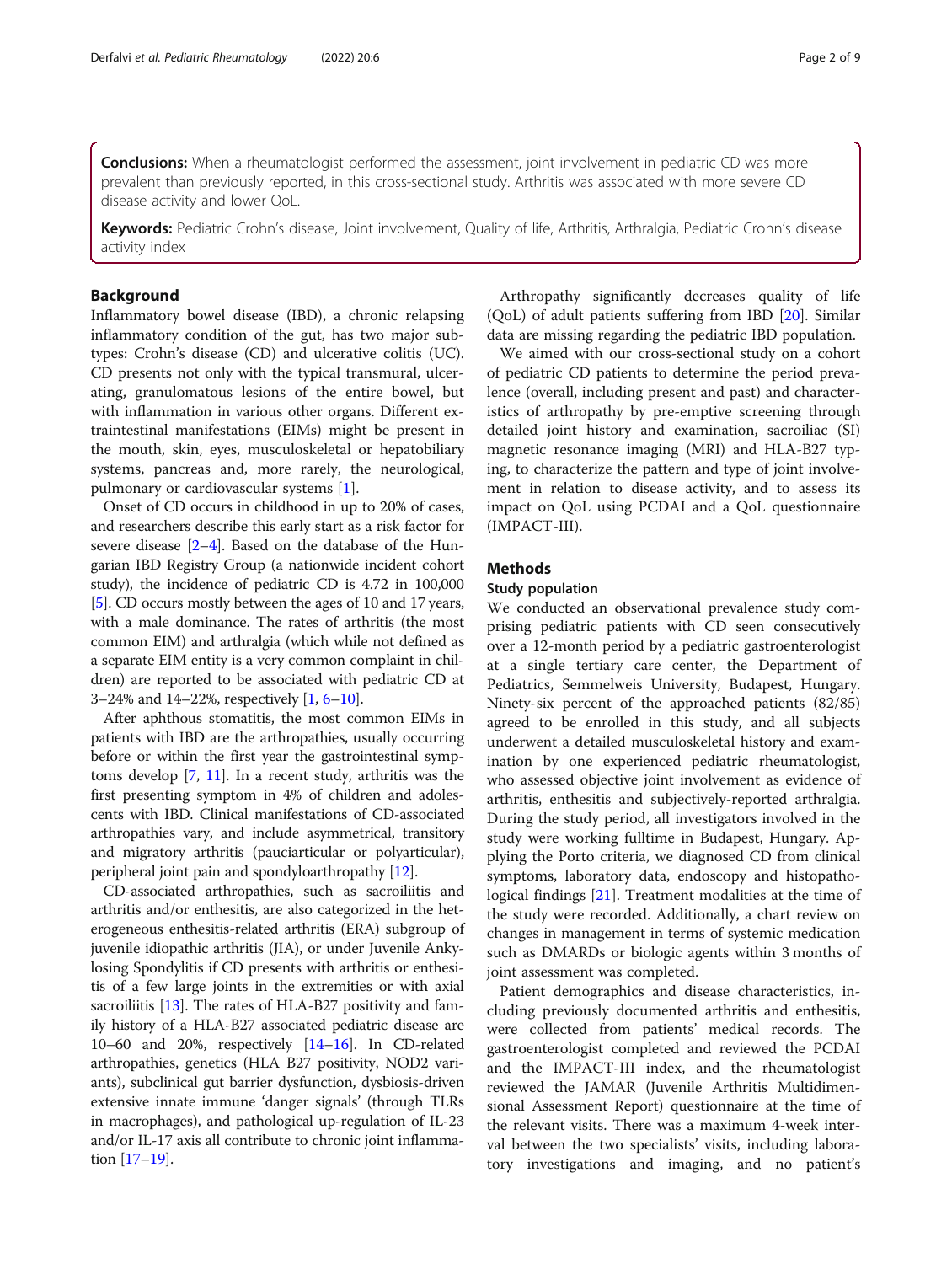condition deteriorated so greatly in the interim as to make reassessment necessary.

We obtained study approval from the Hungarian Medical Research Council Scientific and Research Ethics Committee and written consent from all parent(s)/caregiver(s) and patients older than 7 years of age.

#### Physical examination of the joints

Musculoskeletal examination was performed blinded first, to reduce the risk of examiner bias from previous and/or ongoing musculoskeletal history and symptoms, time of onset and severity of CD, or results from the study questionnaires completed by patients and their parents.

All subjects underwent a clinical examination made by a single pediatric rheumatologist focusing on 73 joints and limited to seven bilateral entheses (according to the Spondyloarthritis Research Consortium of Canada Enthesitis Index [\[22\]](#page-8-0)).

Active arthritis was defined as joint swelling with pain and/or limited range of motion; previous "burned-out" arthritis was defined as severely restricted range of motion with/without deformity [[23](#page-8-0)]. Enthesitis was defined as tenderness by palpation (examiner applying enough pressure with the thumb to blanch the nail bed) with/ without swelling [[24\]](#page-8-0). Arthralgia was defined as localized, not exercise-related, persistent joint pain at rest, with no evidence of arthritis. All patients or caregivers were able to report pain reliably and accurately. Patients with arthritis in at least one joint as well as arthralgia in another joint(s) was classified as having arthritis.

#### Laboratory investigations and imaging

Basic laboratory parameters including CRP and complete blood count were determined at the time or within 4 weeks of joint assessment. SI MRI (axial 3D WAVE, T2 SPAIR, 3D DWIBS, sagittal and coronal T2 sequences by Philips Achieva 3 Tesla) as added sequences targeted to SI joint were evaluated during MR enterography (MRE)  $(n =$ 62). Molecular genetic testing for HLA-B27 ( $n = 58$ ) was also performed. A radiologist with experience in pediatric and skeletal imaging, blinded for physical joint exam results, interpreted the MRI findings for evidence of SI joint inflammation. Inflammatory sacroiliitis was diagnosed according to ASAS 2009 criteria, in particular the presence of bone marrow oedema in the subchondral or periarticular compartment of the SI joint [\[25\]](#page-8-0). Additionally, structural changes such as erosions, fatty degeneration, sclerosis, and ankylosis as indicative of previous active inflammation were included in the analysis.

# Questionnaires

#### Jamar

Questionnaires completed by the parent and by the child him/herself (if older than 7–8 years) were used to assess functional joint status, joint pain, joint disease, morning stiffness and joint disease activity. Only responses to questions 1–4, 6 and 7 of the translated, cross-culturally adapted and validated, minimally modified version of JAMAR [[26,](#page-8-0) [27](#page-8-0)], were analyzed in this study. Modification included specifying joint pain (questionnaire questions 2 and 6) and joint involvement (questions 6 and 7).

#### IMPACT-III (HR)

The patient him/herself (if older than 7–8) completed the IMPACT-III questionnaire, a disease-specific, healthrelated QoL instrument containing 35 questions encompassing six domains: bowel symptoms (six concerns), systemic symptoms (three concerns), emotional functioning (seven concerns), functional/ social impairment (16 concerns), body image (three concerns), and tests/treatments (three concerns). For each question, answers were assessed using a Likert-type scale with five responses, resulting in full scores ranging from 35 to 175. Higher scores indicate a good QoL, lower scores indicate the disease has negatively affected patient QoL [[28](#page-8-0)].

#### PCDAI

PCDAI value was used for monitoring disease activity. PCDAI includes history items, findings about the physical examination (including extraintestinal manifestations) and laboratory tests (Supplement). PCDAI scores range from 0 to 100; the higher score reflects more active disease. PCDAI score < 10 indicates inactive disease, between 10 and 30 a mild disease, and if PCDAI score is ≥[30](#page-8-0) we speak about an active disease  $[29, 30]$  $[29, 30]$  $[29, 30]$ .

#### Statistical analyses

All statistical analyses were performed by a biomedical statistician. Calculations and data analysis were performed using IBM SPSS Statistics (version 21.0, IBM, Armonk, NY, USA). Descriptive measures (medians, means, ranges, and SE) were calculated for continuous variables (i.e., age, gender and clinical disease activity indices such as laboratory parameters, use of medication, scores of disease activity indices), while frequencies were calculated for categorical variables (i.e., different types of joint involvement), along with 95% confidence intervals (CIs) for means and proportions. Variables were examined for normal distribution with the Kolmogorov-Smirnov test and Dunn's multiple comparison test was used in case data were not normally distributed. Means were compared using Student's t-test. Categorical variable comparisons were performed using Fisher's exact test, chi logistic regression, and chi square test to examine any possible association between clinical disease activity indices (PCDAI, CRP, PLT, IMPACT-III; all continuous variables), and joint involvement such as arthritis, joint contractions and arthralgia on examination, in documented history or on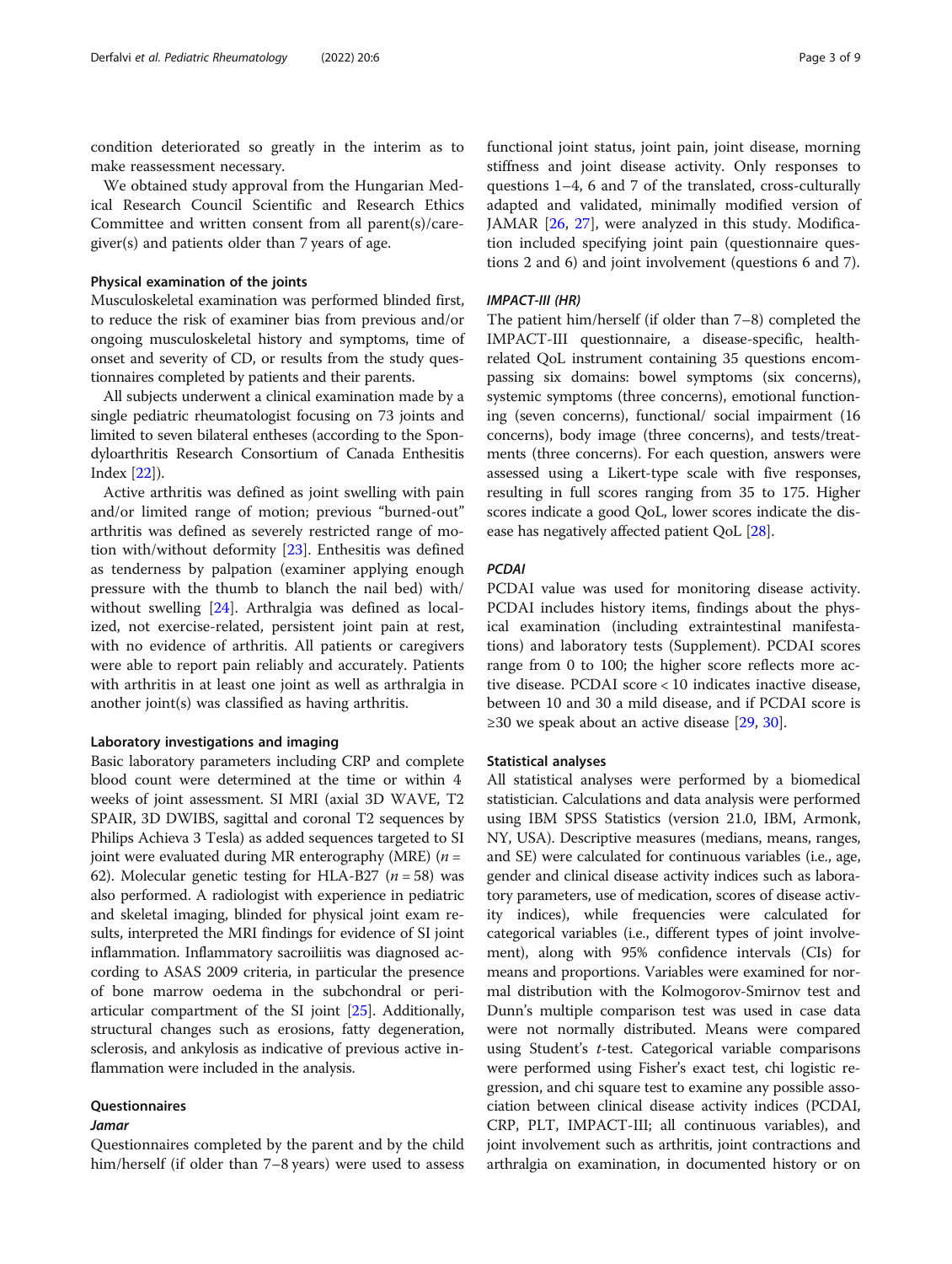<span id="page-3-0"></span>JAMAR and biological therapy (as a categorical variable). A  $p$  value of < 0.05 was considered significant.

#### Results

A total of 82 patients were involved in this study. Eight of 82 patients were "newly-diagnosed" with IBD within 4 weeks prior to rheumatology assessment. MRE was performed in 62; molecular genetic testing for HLA-B27 was performed for 58 patients. Table 1 shows patient demographic and clinical data. At disease onset, two patients were less than 2 years old (had infantile IBD), three were 2–6 years old (had very early onset IBD (VEO-IBD)) and 14 were between 6 and 10 years old (had early onset IBD). The remainder were 10–18 years of age. Increased CRP and thrombocytosis reflect chronic active inflammation in this cohort. Eighty-nine percent (73/82) of patients were on systemic immunosuppressive medication for their CD, including only three who received systemic medication also for arthritis.

Thirty-five percent (29/82) of the pediatric CD patients had objective arthritis. Arthritis was diagnosed in 24/29 based on physical examination (point prevalence), and 5/29 patients had a remote history of documented active arthritis (period prevalence) (Fig. [1\)](#page-4-0).

Of the 24 patients with arthritis, only one had active enthesitis at the time of examination. Eight of these 24 patients (33%) had active arthritis indicated by swollen joint(s) with or without stress pain, including four

| Parameter                                                   | Patient value/<br>description |  |  |
|-------------------------------------------------------------|-------------------------------|--|--|
| Gender ratio (male:female)                                  | 1.2:1                         |  |  |
| Age at time of study (in years mean $\pm$ SD)               | $13.7 \pm 3.2$                |  |  |
| Age at onset of Crohn's disease (in years<br>mean $\pm$ SD) | $12.2 \pm 3.6$                |  |  |
| Disease duration (in months mean $\pm$ SD)                  | $21.6 \pm 21$                 |  |  |
| Disease duration median number of months                    | 15                            |  |  |
| Overall scores on PCDAI (mean $\pm$ SD)                     | $11.5 + 14.2$                 |  |  |
| Overall scores on IMPACT-III index (mean $\pm$ SD)          | $103.5 \pm 30$                |  |  |
| $CRP$ (mg/L, mean $\pm$ SD)                                 | $11.8 \pm 19.3$               |  |  |
| PLT count (10 $^9$ , mean $\pm$ SD)                         | $422 + 145$                   |  |  |
| Medications at time of study                                |                               |  |  |
| sulfasalazine/mesalamine                                    | 70/82 (85%)                   |  |  |
| azathioprine                                                | 58/82 (70%)                   |  |  |
| infliximab                                                  | 16/82 (20%)                   |  |  |
| methylprednisolone                                          | 16/82 (20%)                   |  |  |
| budenoside                                                  | 7/82 (9%)                     |  |  |
| methotrexate                                                | 5/82 (6%)                     |  |  |
| <b>NSAID</b>                                                | 3/82 (4%)                     |  |  |

patients who also had a restricted range of motion or contraction in one or more other joints, suggestive of longstanding or previous arthritis. The remaining 15 patients showed evidence of previous arthritis on joint examination indicated by a severely restricted range of motion with or without deformity in one or more joints. Hip (12/29 children) and knee (11/29 children) joints were most commonly affected. In terms of arthritis, 41% (12/29) had axial, and more than half had peripheral presentation; 17% had monoarticular, 21% had oligoarticular and 21% had polyarticular involvement. Sixty-two percent (18/29) had arthritis at the onset of CD.

Seventy-one percent (17/24) of patients with arthritis on exam had joint complaints at the time of evaluation; all had arthralgia and three of them complained about morning stiffness as well.

The frequencies, as determined by physical examination or patient history, at which individual joints were affected and the characteristics of affected joint inflammation are depicted in Table [2](#page-4-0).

The cumulative incidence of arthralgia during the entire course of the disease was as high as 48% (39/82 patients); however, fewer than half (18/39; 22% of the total number of patients) had only arthralgia, without arthritis on exam. Distribution of arthralgia in 18/82 patient history or JAMAR, is shown in Table [3](#page-5-0).

The most frequently affected joints by subjective joint involvement (i.e., arthralgia with or without morning stiffness) in 18/82 patients were the knee (14/18), followed by ankles (6/18) by history or JAMAR.

Axial involvement was present in 10/82 (12%) of the patients, less frequently than in adults. Sacroiliitis was documented in one patient's medical record by MRI imaging, and was suspected in another three by positive Mennell's sign (sacroiliac-pain provocation test in early active sacroiliitis) on physical examination and lumbosacral pain in history, but was unconfirmed by SI MRI. SI MRI as added sequences to MRE was done in a subset of patients when MRE was a part of the standard of care, and no patient among those without low back or hip pain (55/62, 89%) had subclinical sacroiliitis.

Spondylarthritis involving the lumbosacral spine by limited range of motion in the Schober's test was positive in one patient, and another two complained about lower-back pain and morning stiffness. Overall HLA-B27 positivity was 10% of patients, and frequencies were similar within the axial (10%) or peripheral (11%) arthritis groups and in patients without arthritis (9%). The only tender enthesis in the study was identified in a single patient, at the patellar ligament insertion at the inferior pole of the patella.

Two patients with arthritis had also psoriasis on physical exam and another one had a first degree relative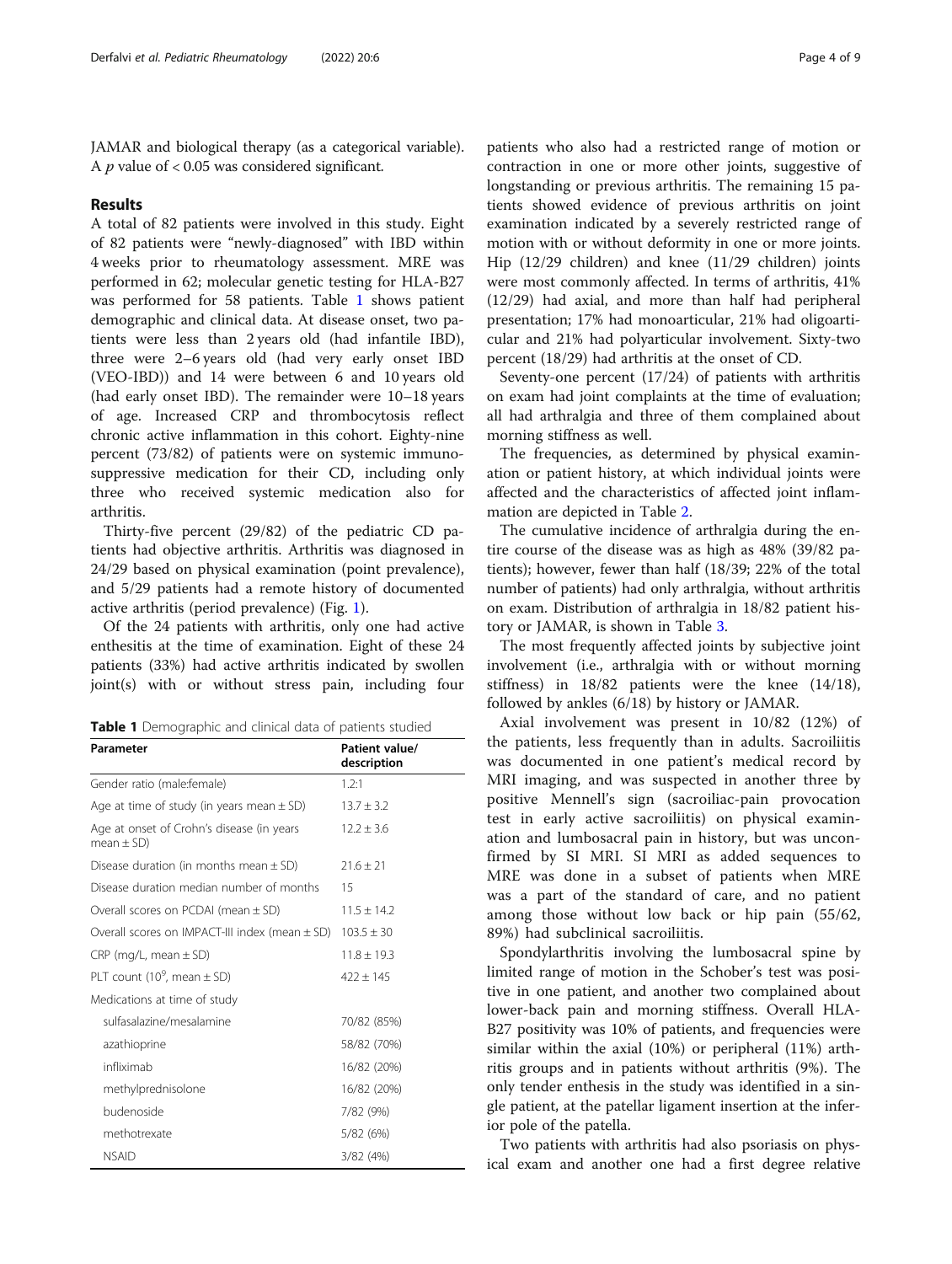<span id="page-4-0"></span>

with psoriasis, similarly to seven additional patients without arthritis.

Figure [2](#page-5-0)A shows a significant association ( $p < 0.01$ ) between joint involvement (arthritis and/or arthralgia) and lower QoL, as measured by the IMPACT-III. There is a significant association between joint involvement and PCDAI. Furthermore, IMPACT-III values negatively correlated with PCDAI scores in subgroup of pediatric CD patients who had arthritis ( $r = -0.64$ ,  $p = 0.0024$ ), but not without arthritis ( $r = -0.35$ ), suggesting that the lower QoL was associated with joint involvement, and did not originate from GI disease. Cumulative frequencies of arthritis and/or arthralgia (but not axial or peripheral joint disease when examined separately) correlated with more aggressive disease, reflected by higher PCDAI scores at the time of the study  $(p = 0.01)$  (Fig. [2B](#page-5-0)).

Overall, arthritis was significantly more common (according to logistic regression analysis) in patients

requiring biological therapy, and patients with arthritis detected at the onset of their CD  $(n = 18)$  received more aggressive treatment, including the TNF-inhibitor biologic infliximab. Active arthritis or other joint involvement at the time of joint assessment, however, was not more common in patients treated with infliximab. Details of drug therapies are presented in Table [1.](#page-3-0)

There were no correlations with objective joint involvement, including active or documented arthritis, or subjective signs of joint involvement, such as arthralgia, morning stiffness and restricted range of motion in history, with age, gender, PCDAI at onset of CD, the follow-up time from diagnosis, CRP or platelet count at examination. Objective joint involvement was uncorrelated with IBD, spondylarthropathy or psoriasis in firstor second-degree relatives. There was no significantly higher incidence of active arthritis or other joint involvement in patients examined in the first 6 or first 12

| Joint       | Condition revealed by physical examination during current study |                                                   | Documented in patient's chart                       |  |
|-------------|-----------------------------------------------------------------|---------------------------------------------------|-----------------------------------------------------|--|
|             | Active arthritis (and/or enthesitis)<br>$(n = 9$ patients)      | Restricted range of motion<br>$(n = 15$ patients) | Arthritis (and/or enthesitis)<br>$(n = 5$ patients) |  |
| Shoulder    | 1/9                                                             |                                                   |                                                     |  |
| Elbow       | 1/9                                                             |                                                   |                                                     |  |
| Hand        | 1/9                                                             | 3/15                                              |                                                     |  |
| Lumbosacral | 4/9                                                             |                                                   | 1/5                                                 |  |
| Hip         | 1/9                                                             | 11/15                                             |                                                     |  |
| Knee        | 4/9(1/9)                                                        | 6/15                                              | 1/5(1/5)                                            |  |
| Ankle       | 1/9                                                             | 2/15                                              | 3/5                                                 |  |
| Foot        | 1/9                                                             | 1/15                                              | 2/5                                                 |  |

Table 2 Distribution of joints with active or previous arthritis found by physical examination or documented in medical chart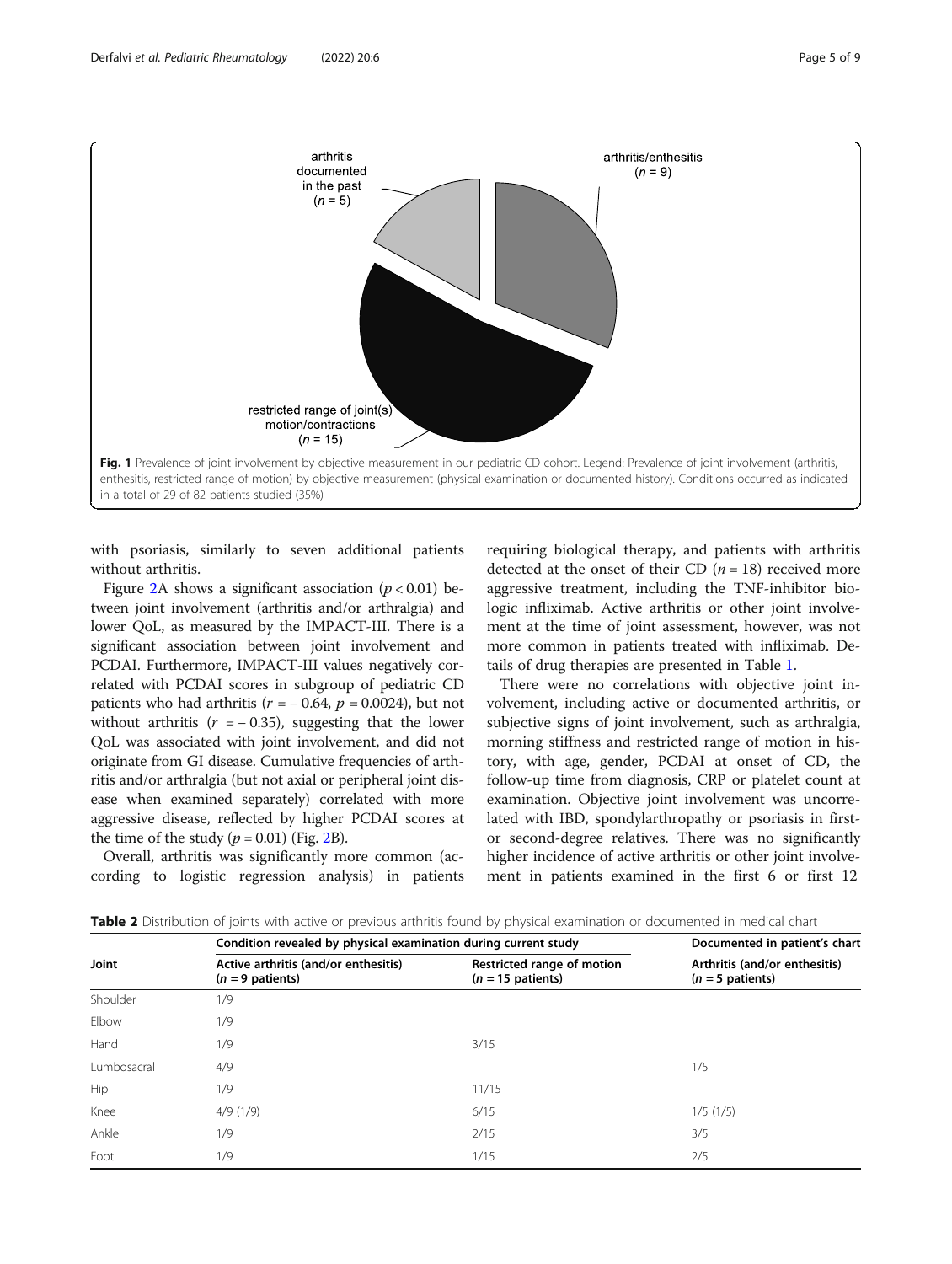<span id="page-5-0"></span>Table 3 The most frequently subjectively-affected joints

| Joint<br>Frequency of arthralgia based<br>on history ( $n = 18$ patients) |       |
|---------------------------------------------------------------------------|-------|
| Shoulder                                                                  | 1/18  |
| Elbow                                                                     | 0/18  |
| Hand                                                                      | 0/18  |
| Lumbosacral                                                               | 2/18  |
| Hip                                                                       | 2/18  |
| Knee                                                                      | 14/18 |
| Ankle                                                                     | 6/18  |
| Foot                                                                      | 0/18  |

months after onset of CD compared to those with longer follow-ups.

Rheumatology evaluation led to changes in management in terms of systemic medication in 25% of patients (6/24); three were started on biologic agents (infliximab) within 3 months of rheumatological exam, due to joint involvement while having active IBD disease on additional therapies, two started NSAID, and one started corticosteroid within 2 months of the joint assessment.

# **Discussion**

Approximately 25% of all IBD cases begin in childhood, causing a severe form of this life-long disease with childhood-specific morbidity such as poor bone density, growth failure and delayed puberty [[5\]](#page-7-0). Increased disease severity at baseline was associated with the occurrence of any EIM including arthralgia in a large cohort of pediatric CD patients [[6\]](#page-7-0). Presence of extraintestinal manifestations overall had a negative impact on scores from the emotional and social functioning domains of the IMPACT-III questionnaire in a single study [\[31](#page-8-0)]. Studies on recognized associations between joint

involvement and disease severity later during the course of disease are inconclusive in adult and pediatric CD patients; similarly, studies analyzing the type of joint involvement in pediatric CD and QoL are markedly rare compared to adult studies [\[6](#page-7-0), [11](#page-7-0), [32](#page-8-0)–[34\]](#page-8-0).

Reliable reports of pediatric CD-associated arthropathies are difficult to generate. Most publications report data from charts analyzed retrospectively, where clinically-obvious arthritis was present, mainly detected by the gastroenterologist in charge. Since CDassociated arthropathies also belong to the very heterogenous ERA subgroup of JIA, children might be diagnosed with JIA while IBD remains undiagnosed. In one-fifth of adult patients, peripheral arthritis appeared before IBD (including colitis) was diagnosed [[35](#page-8-0)]. Of patients in our cohort who had arthritis any time during their CD, 62% (18/29) had arthritis at the onset of CD, and this predicts a more severe disease course. To obtain earlier diagnoses, every child presenting with acute or chronic arthritis should be assessed for IBD at least by specific personal history of gastrointestinal symptoms as well as a family history of IBD [[12,](#page-7-0) [36\]](#page-8-0).

Because of the transient and fluctuating presence of oligoarthritis and its dramatic response to corticosteroid and other treatment for exacerbations of the IBD, we can only estimate the incidence or prevalence of CD-related pediatric arthropathies. Also, detailed joint examination is unusual during a routine gastrointestinal examination. As well, arthritis and arthralgia tend to be combined in the CD literature, making it impossible to distinguish the presence of true arthritis.

Inflammatory joint involvement is more common  $(24%)$  in newly-diagnosed IBD [[37\]](#page-8-0); our study, however, found no significantly higher incidence of joint involvement in children at the onset or early in the course of their CD compared to those with longer follow-up. There were only four newly-diagnosed patients included in the study, which could potentially explain the negative finding when comparing frequency of arthritis between

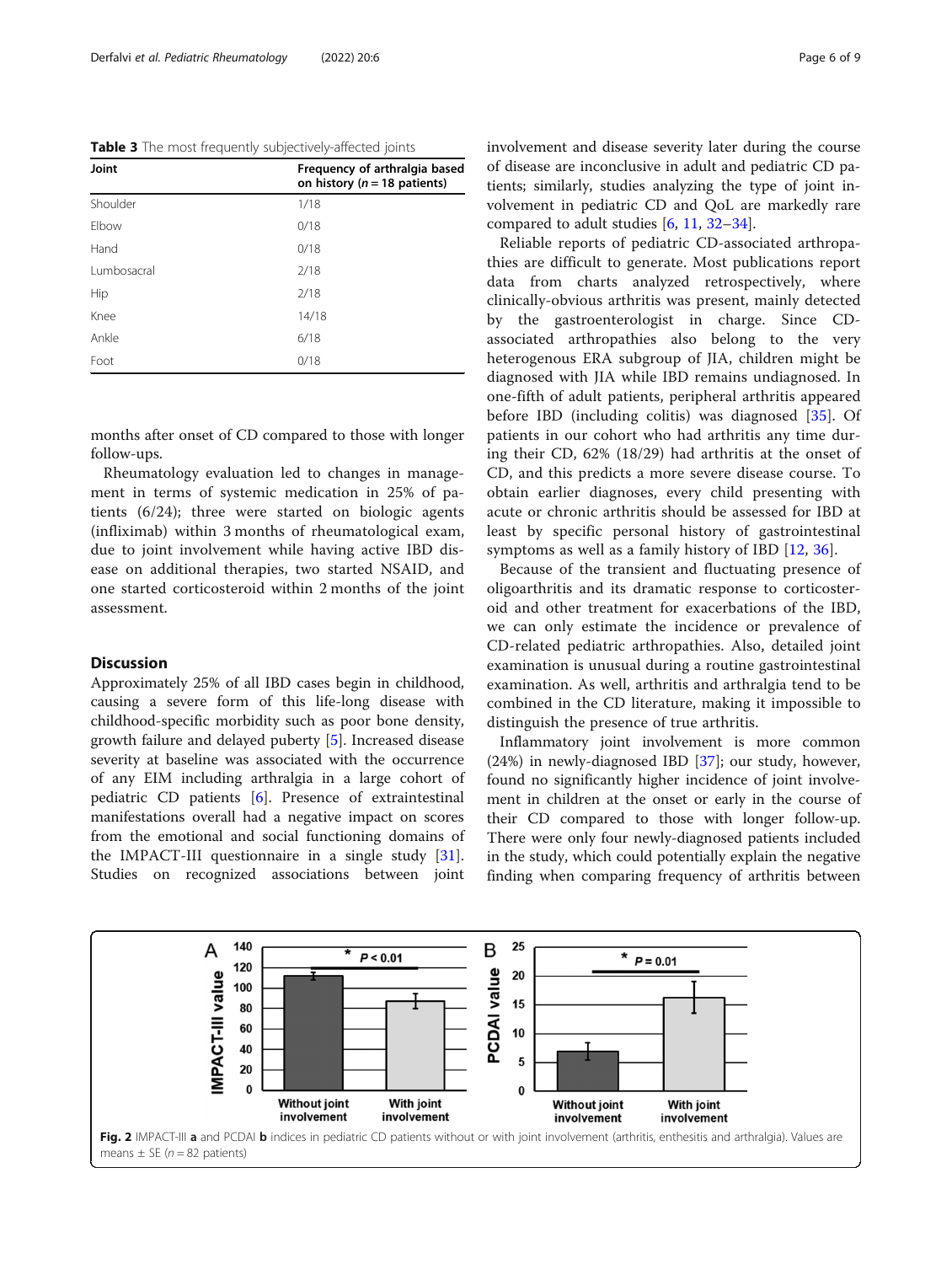newly-diagnosed and established CD compared to previous studies.

Sacroiliitis is estimated as at least 30 times more common in IBD patients than among adults in general, with a pooled prevalence of 21% [[38\]](#page-8-0). Axial involvement was present in 10/82 (12%) of our pediatric patients, less frequently than in adults. Sacroiliitis found by physical examination or identified as lumbosacral pain with or without morning stiffness in history was not confirmed by SI MRI. We detected no subclinical sacroiliitis based on MRI combined with MRE, although the highly sensitive STIR sequences were not analyzed. Instead, a conventional MRI exploration, dedicated to SI joints, and taking an extra 10 min during imaging, was added to the MRE. This approach allows accurate differentiation between intestinal manifestations and axial symptoms, contributing to an earlier diagnosis of axial spondylarthritis in IBD patients [\[39](#page-8-0), [40](#page-8-0)]. SI pain, misdiagnosed due to radiating pain in the colon, might also be incorrectly interpreted as IBD-related. In our cohort HLA-B27 positivity was not more prevalent in the subgroup of patients with joint involvement. In fact, similarly to the healthy population, only 10% of our patients even carried the HLA-B27 allele, which might explain the low incidence of enthesitis in the cohort. This concurs with other studies, as HLA-B27 in the pediatric IBD population is generally not higher than in the general population [\[32](#page-8-0)], despite the fact that 12% of our patients had psoriasis or a first-degree relative with psoriasis, which is another HLA-B27 associated disease.

Enthesitis was uncommon in our cohort, although it is reported elsewhere as the most common EIM in pediatric CD with a 21% prevalence; it is also common in adults (7–50% prevalence) [[41](#page-8-0)–[44\]](#page-8-0). This could be explained by the younger age group in our study compared to the relatively small and older group reported [[42](#page-8-0)].

The therapeutic modalities in CD patients with related arthropathies, including local steroid injections, physiotherapy and anti-TNF therapy (infliximab), overlap with those in JIA. In CD, however, therapies are modulated according to the associated features (uveitis, psoriasis, pyoderma gangrenosum, colitis) and with preferential use of selective COX-2 inhibitors to reduce exacerbation of IBD due to NSAID and sulfasalazine as initial DMAR D, as were used in our patients [[32\]](#page-8-0). Joint assessment in our study increased our attention to symptom control, which led to changes in management in terms of systemic medication in 25% of patients.

Our prevalence study is limited in that our findings reflect joint involvement in a cohort heterogeneous in terms of disease duration and severity as well as treatment modalities. Another limitation is that CD is a heterogeneous group of different diseases, and several as distinct entities might be associated with arthritis,

especially monogenic immune dysregulatory diseases, also known as inborn errors of immunity [\[45](#page-8-0)]. According to the Paris Modification of the Montreal Classification system  $[46]$ , in VEO/EO-IBD cases, contribution of genetic factors in the pathogenesis is high, and the disease is characterized by a more severe phenotype: a rapid progression with complications and resistance to conventional therapies. Based on patient age at CD onset in our cohort, a significant proportion (19/82; 23%) would be classified in special subgroups of IBD. Up to 50 monogenic inborn errors of immunity may underlie VEO/EO-IBD, but identifying molecular defects in our patients and their association with arthritis is beyond the scope of this study [[47\]](#page-8-0). Since all but three of the consecutively-seen and approached patients agreed to be enrolled into this study, recruitment bias (whereby parents of children with joint complaints could be more likely to consent to the study compared to parents of children without joint complaints) is unlikely, and thus does not pose a potential limitation.

# Conclusion

In conclusion, our study is the first in which a pediatric rheumatologist systematically and pre-emptively screened and analyzed joint involvement in pediatric patients with CD, and which included SI MRI and HLA-B27 typing. In addition to the point prevalence data, use of chart review for past documented arthritis and the arthritis-specific questionnaire (modified JAMAR) allowed us to estimate period prevalence data, which can be incorporated into the calculations in cross-sectional studies. In addition, parallel estimations of QoL and PCDAI were determined. Our results showed that when assessment is done by a pediatric rheumatologist, the prevalence of joint involvement in pediatric CD is higher than previously reported. Joint involvement including arthritis and arthralgia is associated with more severe disease, as reflected by higher PCDAI scores and lower QoL.

Although the majority of pediatric patients with CD who were identified as having arthritis on exam also had arthralgia at the time of evaluation, almost one-third of them had arthritis without joint complaints; therefore, a thorough joint exam by the assessing gastroenterologist is recommended.

Arthropathic conditions in pediatric CD are very common and often underestimated, despite association with a significantly higher impairment of QoL. Pre-emptive and systematic screening of joint involvement is essential, and helps identify a parameter that predicts a severe disease course early, thus optimizing therapeutic decision-making and personalized treatment.

#### Abbreviations

CD: Crohn's disease; CRP: C-reactive protein; EIMs: Extraintestinal manifestations; ERA: Enthesitis-related arthritis; IBD: Inflammatory bowel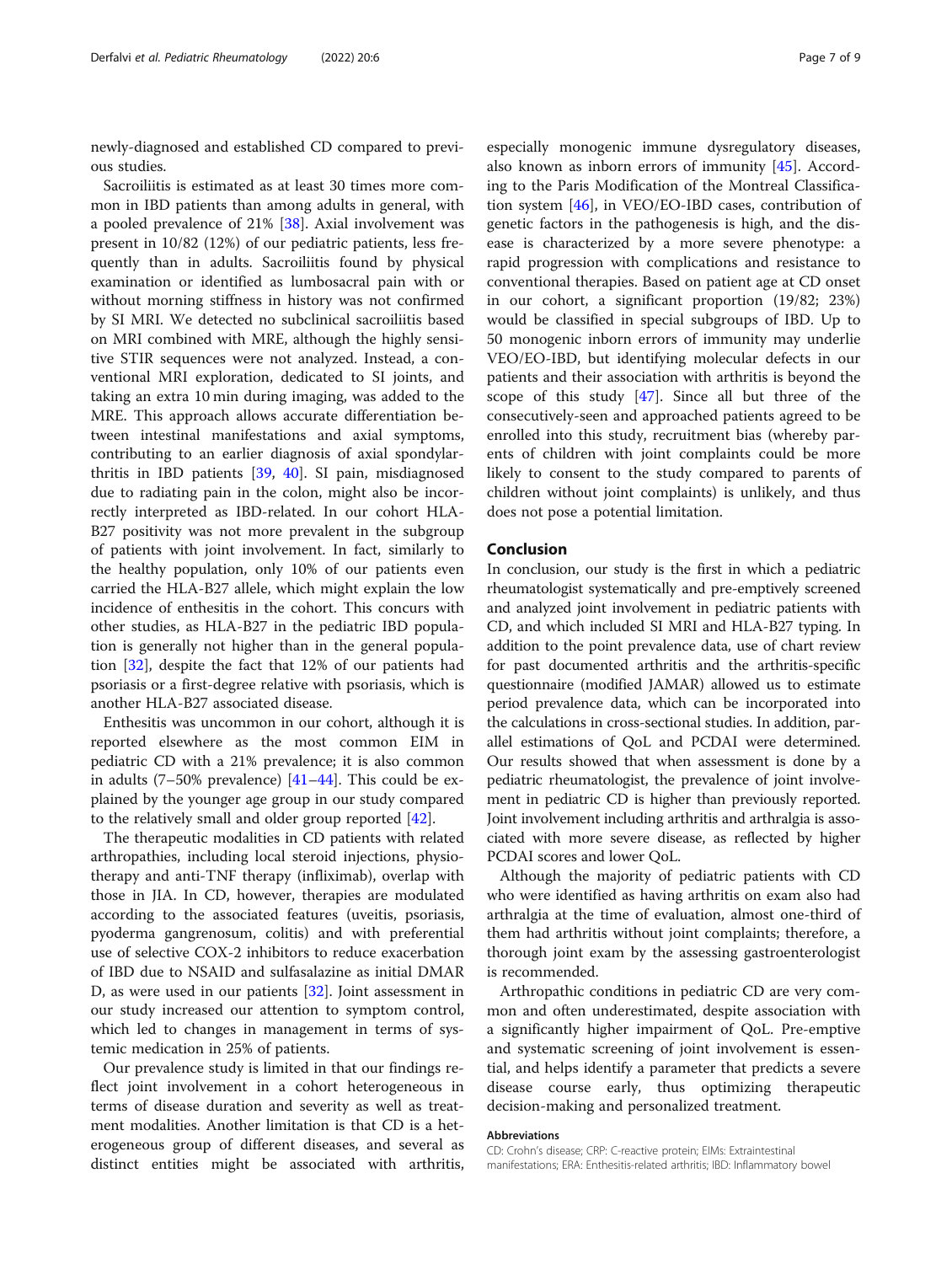<span id="page-7-0"></span>disease; JAMAR: Juvenile Arthritis Multidimensional Assessment Report; JIA: Juvenile idiopathic arthritis; MRE: Magnetic resonance enterography; MRI: Magnetic resonance imaging; NSAID: Non-steroidal anti-inflammatory drugs; PCDAI: Pediatric Crohn's Disease Activity Index; PLT: Platelet; QoL: Quality of life; SI: Sacroiliac; UC: Ulcerative colitis; VEO-IBD: Very early onset inflammatory bowel disease

#### Acknowledgements

The authors thank Drs. Antal Dezsofi, Andras Arato, and Nora Beres for patient recruitment, Dr. Suzanne Ramsey for her critical review of this manuscript, and Anne Woolaver for assistance with manuscript formatting and proofreading.

#### Authors' contributions

BD designed the study, performed musculoskeletal exam, collected data, interpreted the results, and wrote the initial draft and final version of the paper. KB drafted the work critically for important intellectual content and contributed to the final version of the paper. DS contributed to the conception of the work and took part in the data collection. GR evaluated the magnetic resonance images. GB contributed to the data collection and analysis. ÁC performed the analytic calculations. KEM contributed to the conception of the work, and took part in drafting the work critically for intellectual content. GV performed the gastrointestinal assessment and contributed to the conception of the work, data collection, interpretation of results, and the final version of the paper. All active authors read and approved the final manuscript.

#### Funding

No honorarium, grant, or other form of payment was given to anyone to produce the manuscript.

#### Availability of data and materials

The datasets used and analysed during the current study are not publicly available, as they contain identifiable information, but are available from the corresponding author on reasonable request.

#### **Declarations**

#### Ethics approval and consent to participate

Study approval was obtained from the Hungarian Medical Research Council Scientific and Research Ethics Committee (ETT-TUKEB) Case no.:10434/2012/ EKU (175/P1/12.) Parents/legal guardians and patients older than 7 years of age signed the informed consent form before any study-related procedures occurred.

#### Consent for publication

Consent has been given by the patients and parents, via the written informed consent.

#### Competing interests

The authors declare that they have no conflicts of interest.

#### Author details

<sup>1</sup>Department of Pediatrics, Dalhousie University/IWK Health Centre, Halifax, Nova Scotia, Canada. <sup>2</sup>1st Department of Pediatrics, Semmelweis University, Budapest, Hungary. <sup>3</sup>MR Science Centre, Semmelweis University, Budapest, Hungary. <sup>4</sup>Institute for Translational Medicine, University of Pécs, Pécs, Hungary. <sup>5</sup>Heim Pal National Pediatric Institute, Budapest, Hungary.<br><sup>6</sup>Paodiatric Institute, University of Debreson, Debreson, Hungary. <sup>6</sup>Paediatric Institute, University of Debrecen, Debrecen, Hungary.

#### Received: 15 July 2021 Accepted: 6 January 2022 Published online: 29 January 2022

#### References

- Jose FA, Heyman MB. Extraintestinal manifestations of inflammatory bowel disease. J Pediatr Gastroenterol Nutr. 2008;46(2):124–33. [https://doi.org/10.1](https://doi.org/10.1097/MPG.0b013e318093f4b0) [097/MPG.0b013e318093f4b0.](https://doi.org/10.1097/MPG.0b013e318093f4b0)
- 2. Beaugerie L, Seksik P, Nion-Larmurier I, Gendre JP, Cosnes J. Predictors of Crohn's disease. Gastroenterology. 2006;130(3):650–6. [https://doi.org/10.1](https://doi.org/10.1053/j.gastro.2005.12.019) [053/j.gastro.2005.12.019.](https://doi.org/10.1053/j.gastro.2005.12.019)
- 3. Cosnes J, Gower-Rousseau C, Seksik P, Cortot A. Epidemiology and natural history of inflammatory bowel diseases. Gastroenterology. 2011;140(6):1785– 94. [https://doi.org/10.1053/j.gastro.2011.01.055.](https://doi.org/10.1053/j.gastro.2011.01.055)
- Savoye G, Salleron J, Gower-Rousseau C, Dupas JL, Vernier-Massouille G, Fumery M, et al. Clinical predictors at diagnosis of disabling pediatric Crohn's disease. Inflamm Bowel Dis. 2012;18(11):2072–8. [https://doi.org/10.1](https://doi.org/10.1002/ibd.22898) [002/ibd.22898.](https://doi.org/10.1002/ibd.22898)
- 5. Muller KE, Lakatos PL, Arato A, Kovacs JB, Varkonyi A, Szucs D, et al. Incidence, Paris classification, and follow-up in a nationwide incident cohort of pediatric patients with inflammatory bowel disease. J Pediatr Gastroenterol Nutr. 2013;57(5):576–82. [https://doi.org/10.1097/MPG.0b013](https://doi.org/10.1097/MPG.0b013e31829f7d8c) [e31829f7d8c.](https://doi.org/10.1097/MPG.0b013e31829f7d8c)
- 6. Dotson JL, Hyams JS, Markowitz J, LeLeiko NS, Mack DR, Evans JS, et al. Extraintestinal manifestations of pediatric inflammatory bowel disease and their relation to disease type and severity. J Pediatr Gastroenterol Nutr. 2010;51(2):140–5. <https://doi.org/10.1097/MPG.0b013e3181ca4db4>.
- 7. Jose FA, Garnett EA, Vittinghoff E, Ferry GD, Winter HS, Baldassano RN, et al. Development of extraintestinal manifestations in pediatric patients with inflammatory bowel disease. Inflamm Bowel Dis. 2009;15(1):63–8. [https://doi.](https://doi.org/10.1002/ibd.20604) [org/10.1002/ibd.20604](https://doi.org/10.1002/ibd.20604).
- Lee YA, Chun P, Hwang EH, Mun SW, Lee YJ, Park JH. Clinical features and extraintestinal manifestations of Crohn disease in children. Pediatr Gastroenterol Hepatol Nutr. 2016;19(4):236–42. [https://doi.org/10.5223/](https://doi.org/10.5223/pghn.2016.19.4.236) [pghn.2016.19.4.236.](https://doi.org/10.5223/pghn.2016.19.4.236)
- Nir O, Rinawi F, Amarilyo G, Harel L, Shamir R, Assa A. Phenotypic features and longterm outcomes of pediatric inflammatory bowel disease patients with arthritis and arthralgia. J Rheumatol. 2017;44(11):1636–43. [https://doi.](https://doi.org/10.3899/jrheum.170168) [org/10.3899/jrheum.170168.](https://doi.org/10.3899/jrheum.170168)
- 10. Zhou Y, Huang Y. Inflammatory bowel disease in Chinese children: a retrospective analysis of 49 cases. Exp Ther Med. 2016;12(5):3363–8. [https://](https://doi.org/10.3892/etm.2016.3756) [doi.org/10.3892/etm.2016.3756](https://doi.org/10.3892/etm.2016.3756).
- 11. Ouldali N, Hugot JP, Viala J, Damir M, Martinez-Vinson C, Meinzer U. Early arthritis is associated with failure of immunosuppressive drugs and severe pediatric Crohn's disease evolution. Inflamm Bowel Dis. 2018;24(11):2423–30. <https://doi.org/10.1093/ibd/izy137>.
- 12. Levy R, Amarilyo G, Tal R, Amir J, Assa A, Rinawi F, et al. Musculoskeletal manifestations as presenting symptoms of inflammatory bowel disease in children and adolescents. J Pediatr. 2019;209:233–5. [https://doi.org/10.1016/](https://doi.org/10.1016/j.jpeds.2018.12.005) i.jpeds.2018.12.005.
- 13. Rudwaleit M, van der Heijde D, Landewé R, Akkoc N, Brandt J, Chou CT, et al. The assessment of SpondyloArthritis international society classification criteria for peripheral spondyloarthritis and for spondyloarthritis in general. Ann Rheum Dis. 2011;70(1):25–31. <https://doi.org/10.1136/ard.2010.133645>.
- 14. Adrovic A, Barut K, Sahin S, Kasapcopur O. Juvenile spondyloarthropathies. Curr Rheumatol Rep. 2016;18(8):55. [https://doi.org/10.1007/s11926-016-0603](https://doi.org/10.1007/s11926-016-0603-y) [y.](https://doi.org/10.1007/s11926-016-0603-y)
- 15. Aggarwal A, Misra DP. Enthesitis-related arthritis. Clin Rheumatol. 2015; 34(11):1839–46. <https://doi.org/10.1007/s10067-015-3029-4>.
- 16. Kavadichanda CG, Geng J, Bulusu SN, Negi VS, Raghavan M. Spondyloarthritis and the human leukocyte antigen (HLA)-B(\*)27 connection. Front Immunol. 2021;12:601518. [https://doi.org/10.3389/](https://doi.org/10.3389/fimmu.2021.601518) [fimmu.2021.601518.](https://doi.org/10.3389/fimmu.2021.601518)
- 17. Ricciuto A, Sherman PM, Laxer RM. Gut microbiota in chronic inflammatory disorders: a focus on pediatric inflammatory bowel diseases and juvenile idiopathic arthritis. Clin Immunol. 2020;215:108415. [https://doi.org/10.1016/j.](https://doi.org/10.1016/j.clim.2020.108415) [clim.2020.108415](https://doi.org/10.1016/j.clim.2020.108415).
- 18. Sharif K, Bridgewood C, Dubash S, McGonagle D. Intestinal and enthesis innate immunity in early axial spondyloarthropathy. Rheumatology (Oxford). 2020;59(Suppl4):iv67–78.
- 19. Tsukazaki H, Kaito T. The role of the IL-23/IL-17 pathway in the pathogenesis of spondyloarthritis. Int J Mol Sci. 2020;21(17):6401.
- 20. van der Have M, Brakenhoff LK, van Erp SJ, Kaptein AA, Leenders M, Scharloo M, et al. Back/joint pain, illness perceptions and coping are important predictors of quality of life and work productivity in patients with inflammatory bowel disease: a 12-month longitudinal study. J Crohns Colitis. 2015;9(3):276–83. <https://doi.org/10.1093/ecco-jcc/jju025>.
- 21. Levine A, Koletzko S, Turner D, Escher JC, Cucchiara S, de Ridder L, et al. ESPGHAN revised Porto criteria for the diagnosis of inflammatory bowel disease in children and adolescents. J Pediatr Gastroenterol Nutr. 2014;58(6): 795–806. [https://doi.org/10.1097/MPG.0000000000000239.](https://doi.org/10.1097/MPG.0000000000000239)